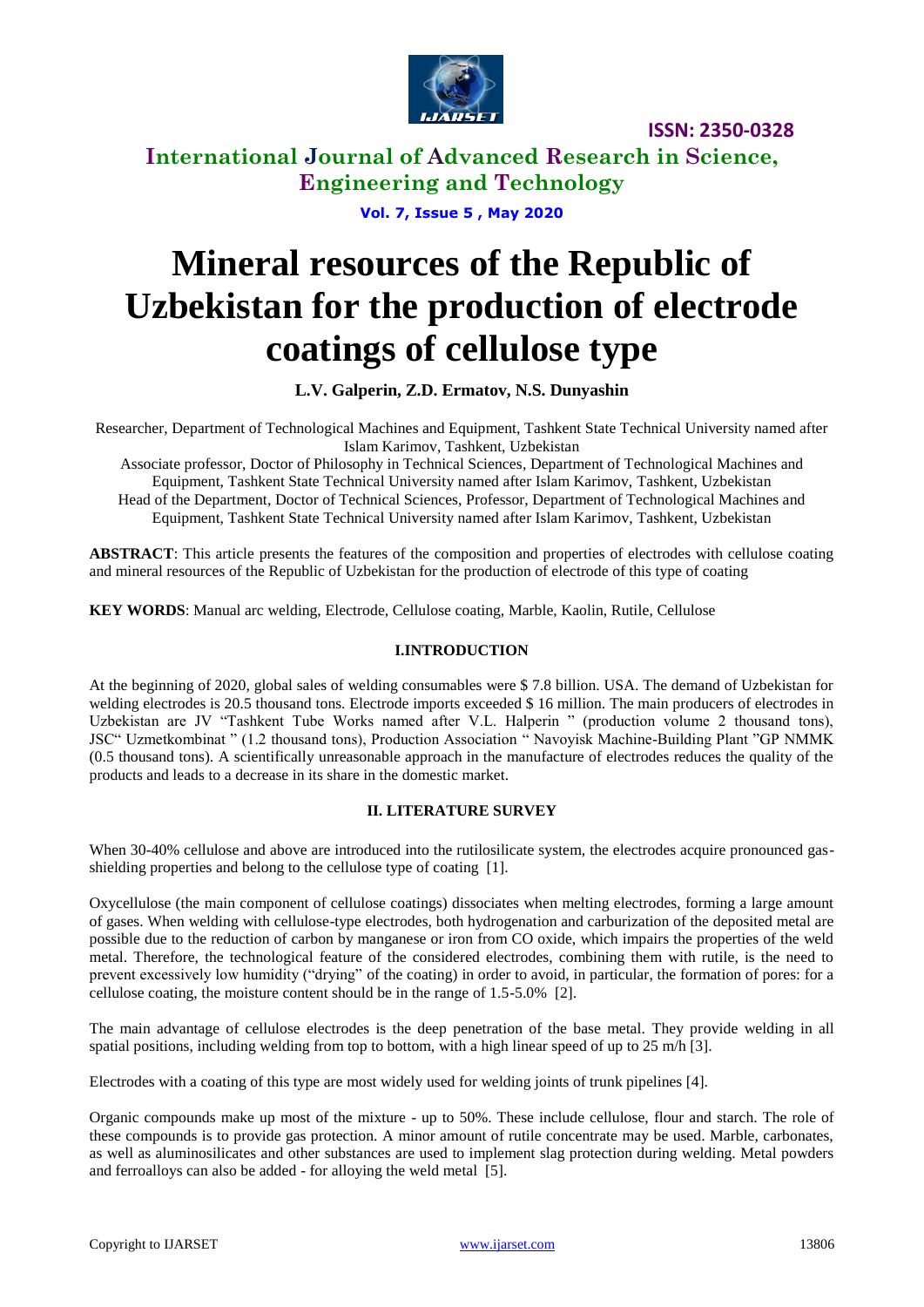

# **International Journal of Advanced Research in Science, Engineering and Technology**

## **Vol. 7, Issue 5 , May 2020**

Deposited metal corresponds to calm or semi-quiet steel. According to the mechanical properties of welded joints, the cellulose coating corresponds to electrodes of the type E42-50. Seams are obtained with a rough-flaky surface. Therefore, additional grinding of the weldment metal may be necessary. When preparing the electrodes for operation, they must be calcined strictly at the temperature specified by the manufacturer. It is impossible to overheat the electrodes during calcination, since the humidity level from 1.5 to 5.0% should be preserved in them. If the electrodes are calcined at temperatures above  $170^{\circ}$ C, they are significantly dried out. As a result, the deposited metal will be more saturated with carbon. Optimum calcination temperature - 120-130°C [6].

#### **III. METHODOLOGY**

Cellulose-coated electrodes are used for welding metal structures from low-carbon low-alloy steel. They provide welding in all spatial positions and deep penetration of the base metal at high speed. The developed composition of the electrode coating of the cellulose type for welding structures of low carbon steels contains the following components, wt.%: cellulose - 50-54, ferrosilicon manganese - 18-20; marble - 6-8; rutile - 16-18; kaolin - 4-6.

The use of mineral resources of the Republic of Uzbekistan for the development and industrial production of coatings for cellulose type electrodes is an urgent task.

Analysis of marble deposits in the Republic of Uzbekistan showed that the chemical composition (according to GOST 4416 - 73 "Marble for welding electrodes") marble deposits Tomchi ota (Kashkadarya region), Nurata (Navoi region), Zarband (Samarkand region), Aksakata (Tashkent region ) for the content of standardized components is suitable for the production of welding materials (table 1 and 2). The results of mineralogical analysis showed that finely and coarse-grained marble in the section consists of xenoblast calcite grains (99-100%), which have more or less isometric shapes and different sizes. The diameter of calcite grains varies from 0.3 to 1.5 mm, the sections of small grains in the section are from 80 to 85%, the rest are large grains.

| $N_2$          | Name of<br>the field | Location              | Volume of<br>output,<br>thousand $m3$<br>per year | Characteristic                                                                |
|----------------|----------------------|-----------------------|---------------------------------------------------|-------------------------------------------------------------------------------|
| 1              | Tomchi ota           | Kashkadarya<br>region | 40,0                                              | Dark gray, medium grain,<br>massive texture, spotty<br>texture                |
| $\mathfrak{D}$ | Nurata               | Navoi region          | 30,0                                              | White, light gray, large<br>crystalline                                       |
| 3              | Zarband              | Samarkand<br>region   | 40,0                                              | Gray with dark banded spots,<br>medium-grained, massive<br>structure          |
| 6              | Aksakata             | Tashkent<br>region    | 10,0                                              | Small-block, cream-colored<br>with shell-like patterns,<br>coarse-crystalline |

Table 1. Deposits and estimated reserves of marble resources of the Republic of Uzbekistan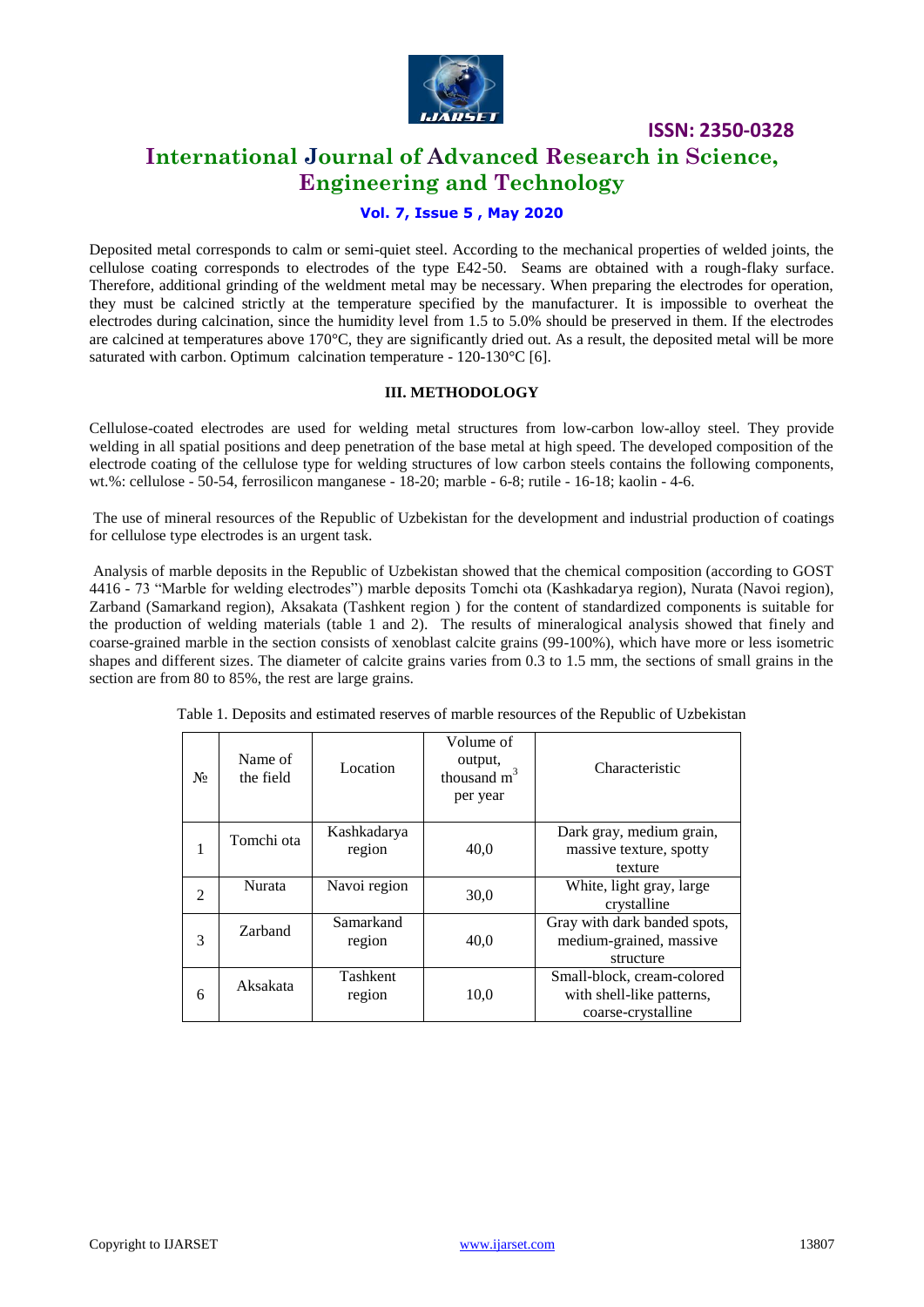

# **International Journal of Advanced Research in Science, Engineering and Technology**

## **Vol. 7, Issue 5 , May 2020**

| $N_2$          | The chemical<br>composition | Tomchi ota    | Nurata | Zarband | Aksakata    |
|----------------|-----------------------------|---------------|--------|---------|-------------|
|                | SiO <sub>2</sub>            | 1,59-1,9      | 0,18   | 1,9     | 1,53-9,44   |
| 2              | $Al_2O_3$                   | $0,21-0,57$   |        | 0.9     | $0,03-0,89$ |
| 3              | TiO <sub>2</sub>            |               |        |         | $0,02-0,03$ |
| $\overline{4}$ | $Fe2O3+FeO$                 | $0,67-0,83$   |        | 0,28    | $0,18-0,39$ |
| 5              | CaO                         | 49,2          | 55,86  | 53,27   | 48,6-54,55  |
| 6              | MgO                         | 4, 27 - 4, 87 |        | 0,33    | 1,05-2,42   |
| 7              | $K_2O$                      |               | 0.05   |         | $0,1-0,13$  |
| 8              | Na <sub>2</sub> O           |               |        |         | 0,1         |
| 9              | $P_2O_5$                    |               |        |         | 0,04        |
| 10             | CO <sub>2</sub>             | 41,62-44,36   | 43,23  | 42,75   | 39,57-42,9  |
| 11             | SO <sub>3</sub>             | 0.38-0.88     | < 0.1  | < 0.1   | 0,1         |

#### Table 2. The chemical composition of marble (wt.%)

Primary kaolins with a high content of potassium oxide are called alkaline. The chemical composition of secondary kaolins depends on the ratio of the main rock-forming minerals (%):  $SiO_2$ -50-75; Al<sub>2</sub>O<sub>3</sub>-17-34; Fe<sub>2</sub>O<sub>3</sub>-0.2-2.5; TiO<sub>2</sub>-0.2-2.0; CaO- 0.1-1.0; MgO-0.1-0.5; K<sub>2</sub>O- 0.3-8.5; Na<sub>2</sub>O-0.1-1.0; loss on ignition -3,5-10%. The color of kaolin is gray, it can change to yellow, yellow and brown due to impurities of iron and titanium oxides. Sintering temperature 1350-1450ºС, melting temperature 1730-1820ºС. The chemical composition of Angren secondary kaolin is shown in table 3.

| Table 3. The chemical composition of secondary kaolin |  |  |  |
|-------------------------------------------------------|--|--|--|
|-------------------------------------------------------|--|--|--|

| Name of the | Location           | Content,%        |           |                                |     |      |                              |                  |
|-------------|--------------------|------------------|-----------|--------------------------------|-----|------|------------------------------|------------------|
| field       |                    | SiO <sub>2</sub> | $Al_2O_3$ | Fe <sub>2</sub> O <sub>3</sub> | MgO | CaO  | $K_2O+$<br>Na <sub>2</sub> O | TiO <sub>2</sub> |
| Angren      | Tashkent<br>region | 59,39            | 26,7      | 1,52                           | 0,4 | 0,27 | 1,32                         | 0,3              |

Fine cellulose is obtained by mechanical and hydrolytic degradation methods.

Mechanical grinding is now the most common method of producing powdered cellulose. A significant drawback of the method of mechanical grinding is the high energy costs of the process and the possibility of contamination of the pulp powder with metal or ceramics in case of imperfect equipment.

The hydrolysis method makes it possible to vary the quality of the final product by changing such parameters as the concentration of the reagents, the reaction temperature and its duration, as well as the type of acid. Despite certain drawbacks (the inability to regenerate reagents due to contamination with hydrolysis products, the need to use acidresistant equipment, a significant consumption of water or other solvent for washing), only acid hydrolysis makes it possible to obtain products with maximum crystallinity, as well as high chemical uniformity.

The electrode rod material is Sv-08A welding wire in accordance with GOST 2246-70 (Table 4).

Table 4. The average chemical composition of the electrode rod material, %

| Wire mark |                   | $\sim$<br>ມ                | Mn          | ◡                       | <b>NT</b><br>IN1  | ı           | ັ     |       |
|-----------|-------------------|----------------------------|-------------|-------------------------|-------------------|-------------|-------|-------|
| $Sv-08A$  | $\sim$ U, $\perp$ | $\sim$ $\sim$<br>∼∪.∪<br>_ | $0,35-0,60$ | U,1 <sub>4</sub><br>— 1 | $\Omega$<br>SU(2) | $\leq 0.01$ | 0,030 | 0,030 |

A comparative analysis of the studied deposits of the Republic of Uzbekistan confirms the possibility of industrial production of almost all types of mineral raw materials necessary for the production of cellulose-type welding electrodes.